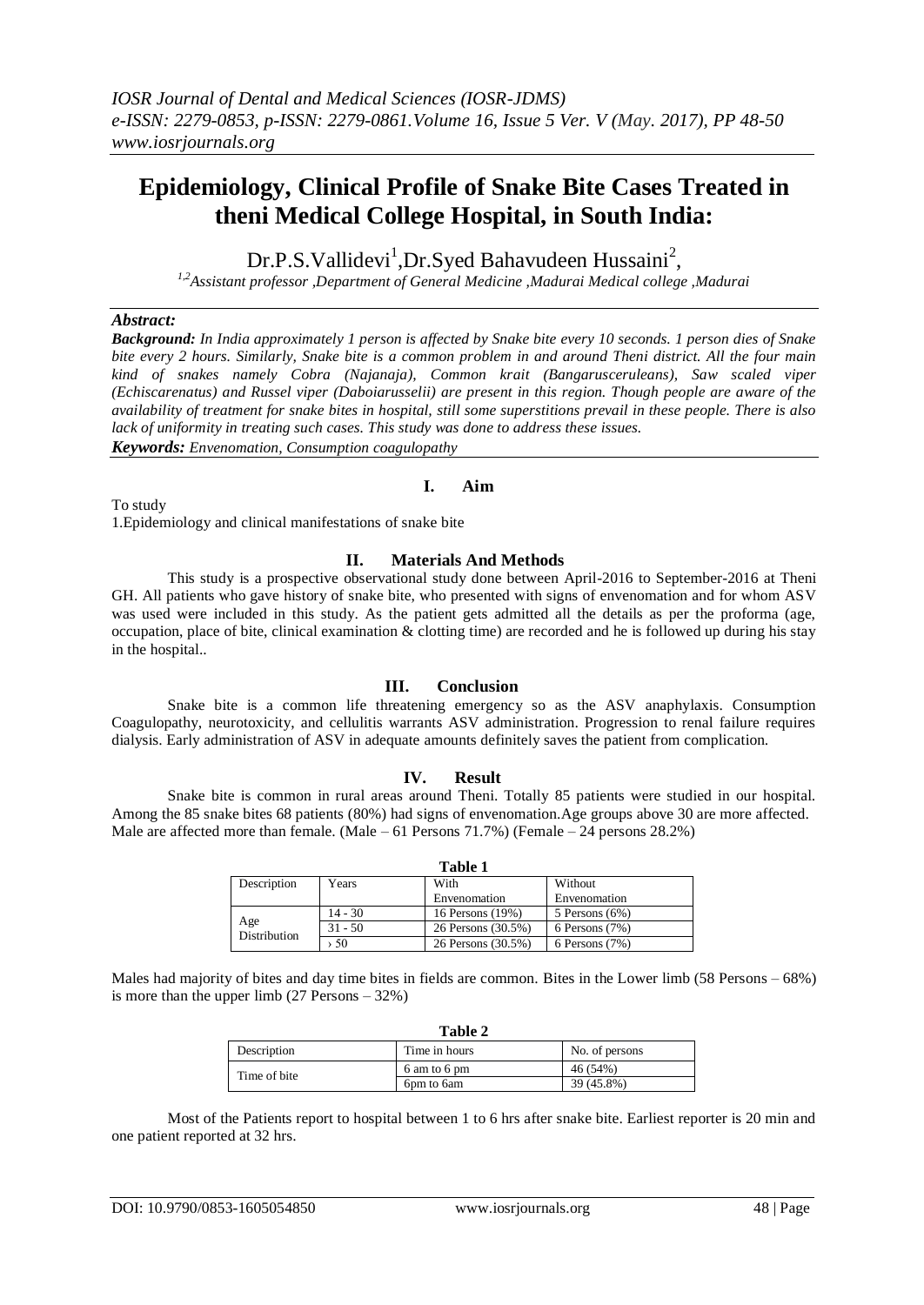|                                        | Table 3       |                |
|----------------------------------------|---------------|----------------|
| Description                            | Time in hours | No. of persons |
| Time delay in<br>reporting to hospital | $0-1$         | 23 (27%)       |
|                                        | $1-6$         | 50 (58.8%)     |
|                                        | $6 - 24$      | 10(11.7%)      |
|                                        | >24           | $2(2.3\%)$     |

64 patients had hemotoxic and 4 had both hemotoxic and neurotoxic manifestation. 48 Persons had local envenomation.17 Persons had no signs of toxicity. One Patient had Hematuria and one Patient had Hemoptysis.Hemotoxic snake bites are common and renal failure in these patients is around 5 %. Only 4 patients suffered neurotoxicity and none of them required ventilator support.

| Table 4     |                    |                |  |
|-------------|--------------------|----------------|--|
| Description | Type               | No. of persons |  |
|             | Hemotoxic          | 64 (75%)       |  |
| Toxicity    | Neurotoxic         | $4(4.7\%)$     |  |
|             | Local envenomation | 48 (56.5%)     |  |
|             | No toxicity        | 17 (20%)       |  |

Maximum no. of Bites were in the field during the Day time.

| Table 5     |               |                |  |
|-------------|---------------|----------------|--|
| Description | Place of bite | No. of persons |  |
|             | House         | 27 (31.7%)     |  |
| Places      | Field         | 50 (58.8 %)    |  |
|             | others        | 8 (9.4%)       |  |

Maximum ASV used for a patient is 29 vials and minimum ASV used is 5 vials. Out of 56 patients who received ASV, 10 patients(18%) had anaphylaxis . 3 patients developed AKI( acute kidney injury), 1 was conservatively managed and 2 were referred to GRH, Madurai for hemodialysis.Only 8 Patients needed surgical intervention in the form of I & D and fasciotomy.

| Table 6     |                        |                                  |                |
|-------------|------------------------|----------------------------------|----------------|
| Description | Outcome of Snake bites |                                  | No. of persons |
| Outcome     | Discharge              | Without surgical<br>intervention | 74             |
|             |                        | With surgical<br>intervention    |                |
|             | Referral               |                                  |                |
|             | Death                  |                                  |                |

## **V. Discussion**

In India, approximately 1 person is affected by snake bite every ten seconds. 1 person dies of snake bite every 2hrs.Nearly 4,00,000 people are bitten by snakes in a year. Among those 82,000 suffer envenomation and 11,000 die. Rural: Urban ratio is 9:1. Our Government is spending huge sum of money in procuring and upplying ASV. Gaurav et al study[\[1\]](https://www.ncbi.nlm.nih.gov/pubmed/25253932)which was done in western Maharastra, showed incidence of poisonous snake bite is 50.6% while night time snake bite was 72% .So compared to this study, our study showed increased incidence of poisonous snake bite (80% vs 50.6%), increase in daytime bite (54% vs 27%). Arshad et al stud[y\[2\]](https://www.omicsonline.org/2157-7145/2157-7145-3-146.digital/2157-7145-3-146.html) done at Uttar Pradesh showed results of increased Elapidae bite (15.4% vs 4.7%), increased incidence of night time bite (55.1% vs 46%) & increased mortality (8% vs 1.1%). Harshavardhana et al study[\[4\]](http://www.ijss-sn.com/uploads/2/0/1/5/20153321/ijss_apr-01.pdf) done at KIMS, Bangalore revealed similar incidence of Viperidae bite (70% vs 73%) with mortality of 4% (vs 1.1%).

Rekha et al study done at Kasturba medical college, Mangalore showed similar incidence of Viperidae bite (73.2% vs 72%) but with increased incidence in night time bite (48.1% vs 46%). The percentage of ASV usage was 69% (vs 65%) with mortality of 3% (vs 1.1%). The study done by Nagaraju et al &Gopinath et al [\[3\]](http://ijpsr.com/bft-article/survey-on-pattern-of-snake-bite-cases-admitted-in-south-indian-tertiary-care-hospitals/?view=fulltext) conducted in Coimbatore & Bangalore showed increased incidence of nocturnal snake bite ( 64% vs 46%) with mortality of 10% (vs 1.1%)